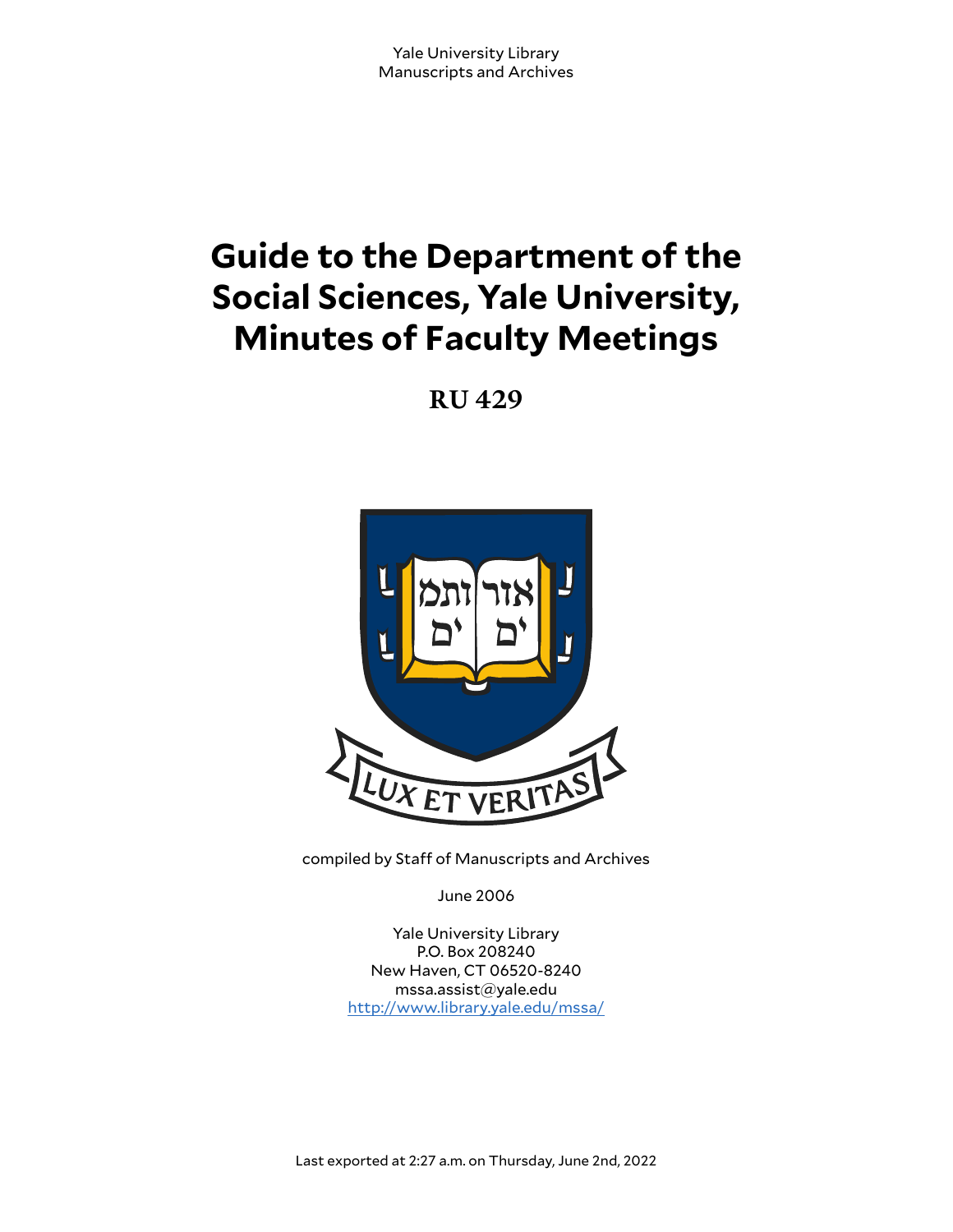# **Table of Contents**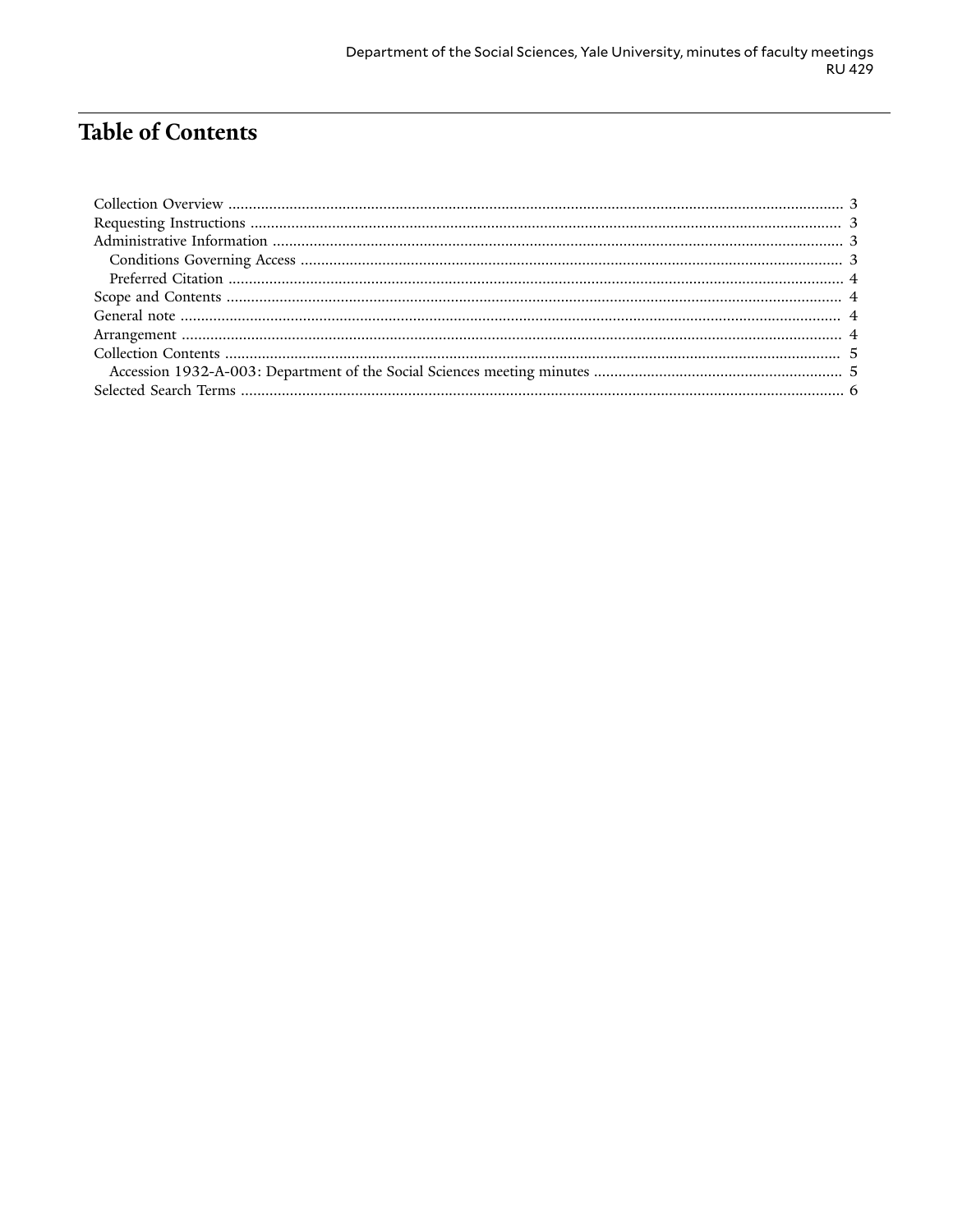## <span id="page-2-0"></span>**Collection Overview**

|                                                       | <b>REPOSITORY:</b> Manuscripts and Archives<br><b>Yale University Library</b><br>P.O. Box 208240                                                                                         |
|-------------------------------------------------------|------------------------------------------------------------------------------------------------------------------------------------------------------------------------------------------|
|                                                       | New Haven, CT 06520-8240<br>mssa.assist@yale.edu<br>http://www.library.yale.edu/mssa/                                                                                                    |
| <b>CALL NUMBER: RU 429</b>                            |                                                                                                                                                                                          |
|                                                       | <b>CREATOR:</b> Yale University. Department of the Social Sciences                                                                                                                       |
|                                                       | <b>TITLE:</b> Department of the Social Sciences, Yale University, minutes of faculty<br>meetings                                                                                         |
|                                                       | <b>DATES: 1901-1932</b>                                                                                                                                                                  |
| <b>PHYSICAL DESCRIPTION: 0.25 linear feet (1 box)</b> |                                                                                                                                                                                          |
| <b>LANGUAGE: English</b>                              |                                                                                                                                                                                          |
|                                                       | <b>SUMMARY:</b> The records consist of minutes from faculty meetings of the Yale<br>Department of the Social Sciences. Included in the minutes is information on<br>doctoral candidates. |
|                                                       | <b>ONLINE FINDING AID:</b> To cite or bookmark this finding aid, please use the following link: https://<br>hdl.handle.net/10079/fa/mssa.ru.0429                                         |

### <span id="page-2-1"></span>**Requesting Instructions**

To request items from this collection for use in the Manuscripts and Archives reading room, please use the request links in the HTML version of this finding aid, available at [https://hdl.handle.net/10079/fa/](https://hdl.handle.net/10079/fa/mssa.ru.0429) [mssa.ru.0429](https://hdl.handle.net/10079/fa/mssa.ru.0429).

To order reproductions from this collection, please go to [http://www.library.yale.edu/mssa/](http://www.library.yale.edu/mssa/ifr_copy_order.html) [ifr\\_copy\\_order.html.](http://www.library.yale.edu/mssa/ifr_copy_order.html) The information you will need to submit an order includes: the collection call number, collection title, series or accession number, box number, and folder number or name.

Key to the container abbreviations used in the PDF finding aid:

b. box

f. folder

# <span id="page-2-2"></span>**Administrative Information**

### <span id="page-2-3"></span>**Conditions Governing Access**

The materials are open for research.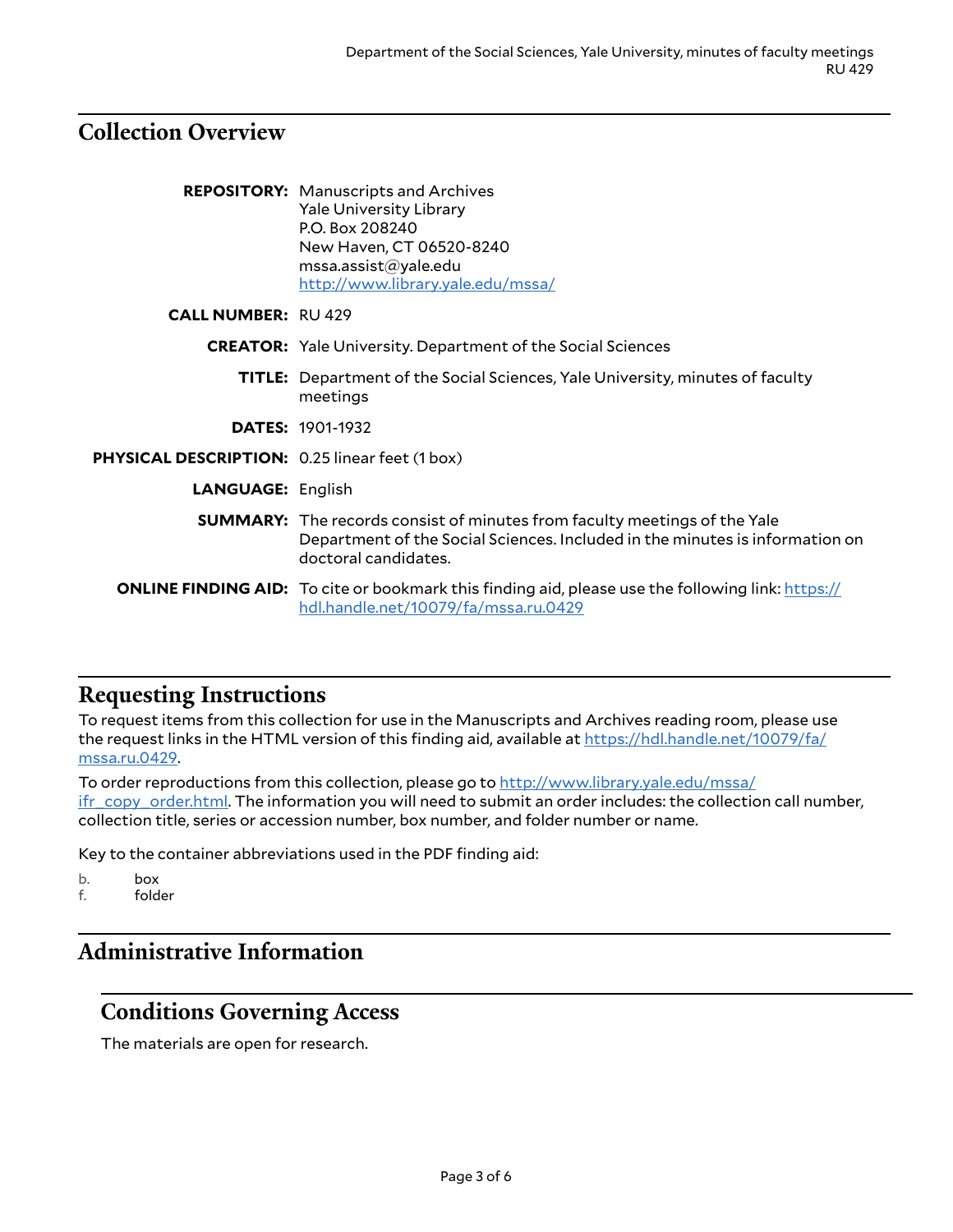# <span id="page-3-0"></span>**Preferred Citation**

Department of the Social Sciences, Yale University, Minutes of Faculty Meetings (RU 429). Manuscripts and Archives, Yale University Library.

# <span id="page-3-1"></span>**Scope and Contents**

The records consist of minutes from faculty meetings of the Yale Department of the Social Sciences. Included in the minutes is information on doctoral candidates.

# <span id="page-3-2"></span>**General note**

Forms part of Yale Record Group 14-B (YRG 14-B), Records of academic departments and programs of the Yale Faculty of Arts and Sciences.

### <span id="page-3-3"></span>**Arrangement**

The materials are arranged chronologically.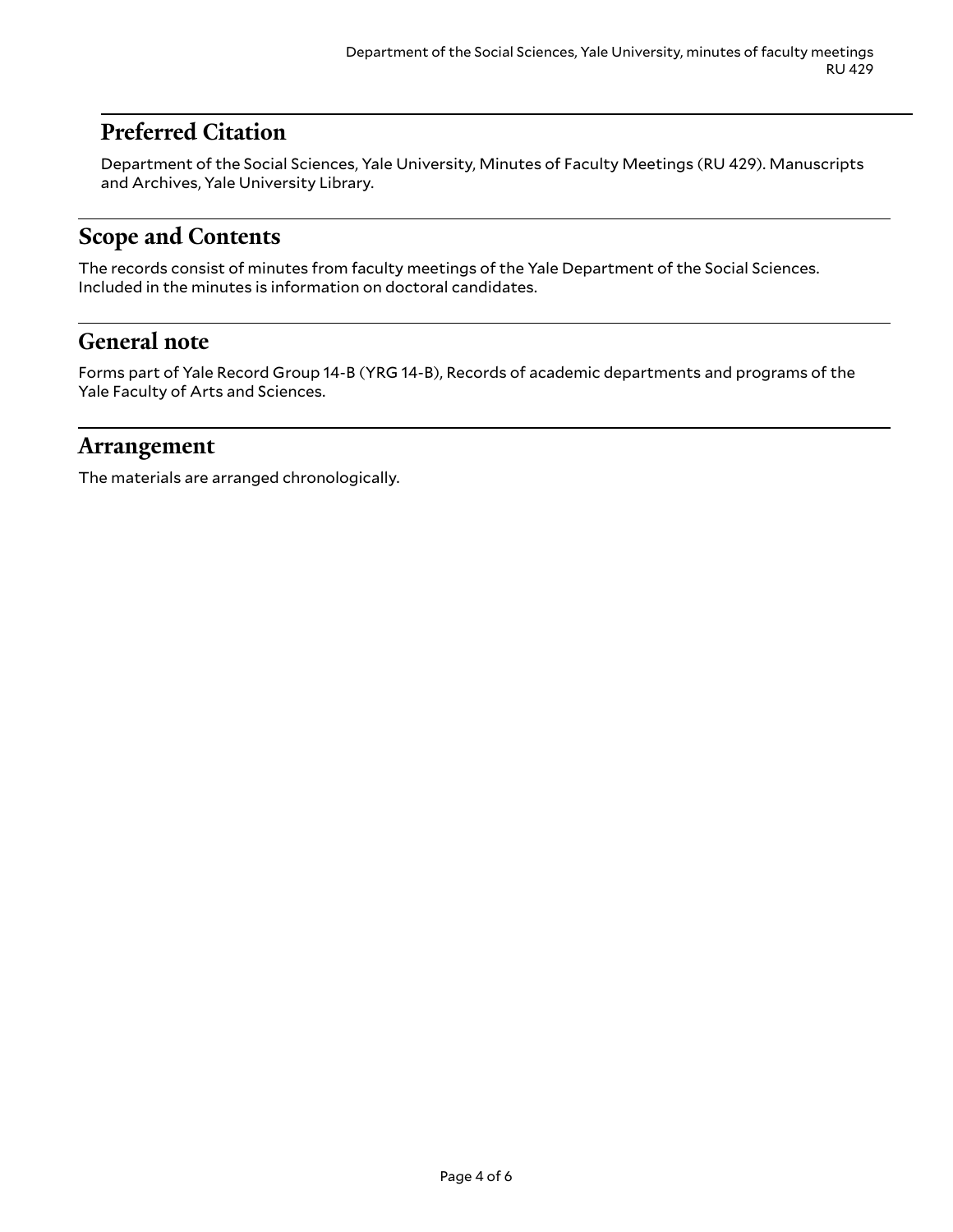# <span id="page-4-1"></span><span id="page-4-0"></span>**Collection Contents Accession 1932-A-003: Department of the Social Sciences meeting minutes**

| b. 1, f. 1 | Faculty meeting minutes [also contains material on Ph.D. Candidates] | 1901 June<br>18-1919<br>December 9   |
|------------|----------------------------------------------------------------------|--------------------------------------|
| b. 1.f. 2  | <b>Faculty meetings -minutes</b>                                     | 1919 February 13<br>- 1932 October 4 |